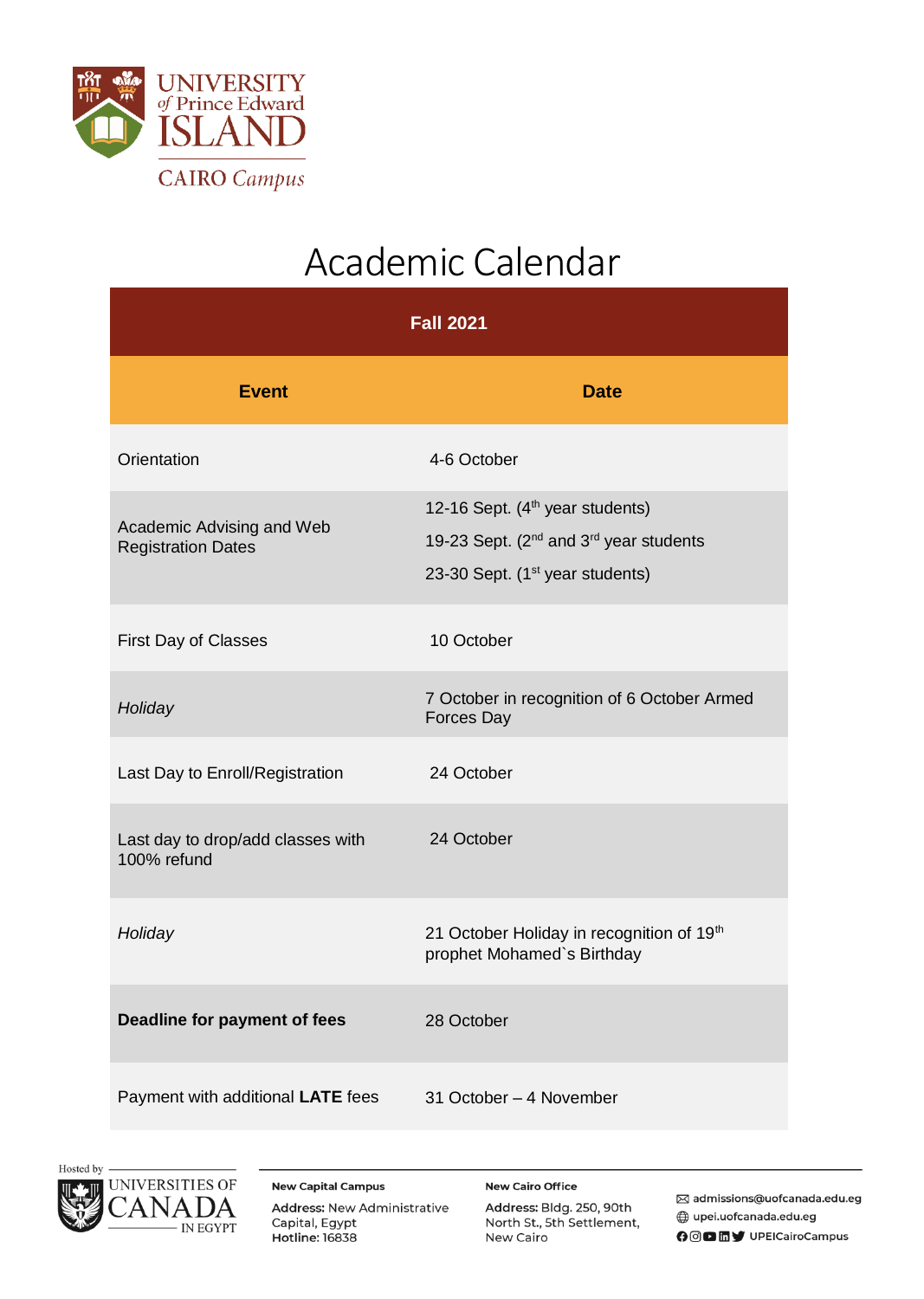

| Holiday                                      | 11 November Remembrance Day                                                                                           |
|----------------------------------------------|-----------------------------------------------------------------------------------------------------------------------|
| Last day to drop classes with 50%<br>refund  | 29 November                                                                                                           |
| Last day to drop classes (with no<br>refund) | <b>Not Applicable</b>                                                                                                 |
| Holiday                                      | 25 -30 December, Western Christmas Holiday<br>(for Students only)                                                     |
| Holiday                                      | Saturday / 1 January - New Year's Day                                                                                 |
| Holiday                                      | Friday / 7 January - Coptic Christmas Day                                                                             |
| Last Day of Classes                          | 10 January                                                                                                            |
| <b>Examination Period</b>                    | 13-25 January                                                                                                         |
| Holiday                                      | 25 January Revolution Day to be recognized as<br>a holiday on Thursday<br>27 January in recognition of Revolution Day |
| Deadline to submit course grades             | 30 January                                                                                                            |



**New Capital Campus** Address: New Administrative Capital, Egypt **Hotline: 16838** 

**New Cairo Office** 

Address: Bldg. 250, 90th North St., 5th Settlement, New Cairo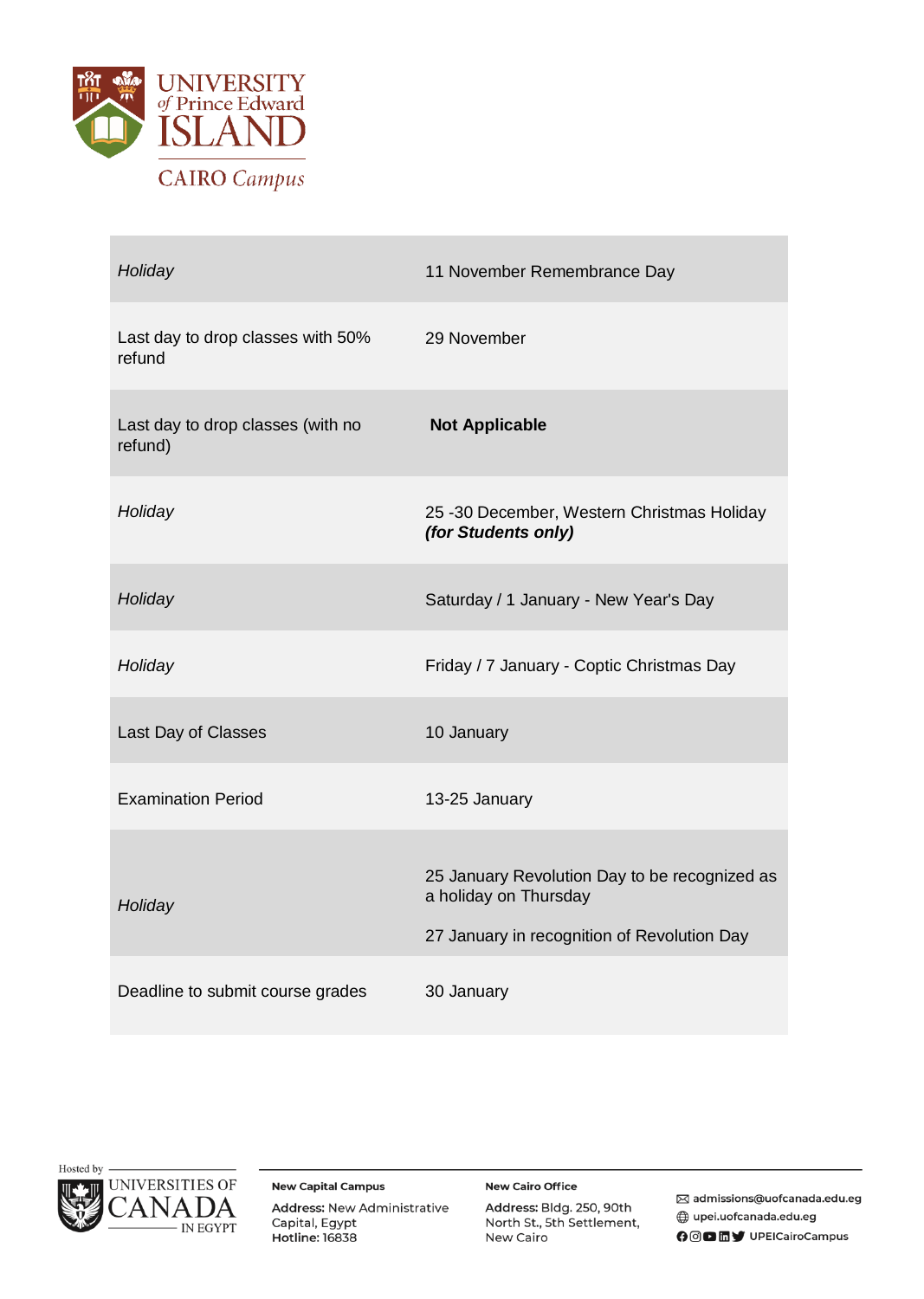

| <b>Winter 2022</b>                                     |                                                                                                                                                |  |
|--------------------------------------------------------|------------------------------------------------------------------------------------------------------------------------------------------------|--|
| <b>Event</b>                                           | <b>Date</b>                                                                                                                                    |  |
| Academic Advising and Web<br><b>Registration Dates</b> | 6-8 Feb. (4 <sup>th</sup> Year students)<br>9-13 Feb. $(2^{nd}$ & 3 <sup>rd</sup> year students)<br>14-17 Feb. (1 <sup>st</sup> year students) |  |
| Orientation                                            | 16-17 February                                                                                                                                 |  |
| First Day of Classes                                   | 20 February                                                                                                                                    |  |
| Last Day to Enroll/ Registration                       | 3 March                                                                                                                                        |  |
| Last day to drop/add classes with<br>100% refund       | 3 March                                                                                                                                        |  |
| Deadline for payment of fees                           | 10 March                                                                                                                                       |  |
| Payment with additional LATE fees                      | 13 March - 17 March                                                                                                                            |  |
| Last day to drop classes with 50%<br>refund            | 7 April                                                                                                                                        |  |
| Holiday                                                | 24 April, Coptic Easter Sunday<br>25 April, Sinai Liberation Day                                                                               |  |





**New Capital Campus** Address: New Administrative Capital, Egypt **Hotline: 16838** 

**New Cairo Office** Address: Bldg. 250, 90th North St., 5th Settlement, New Cairo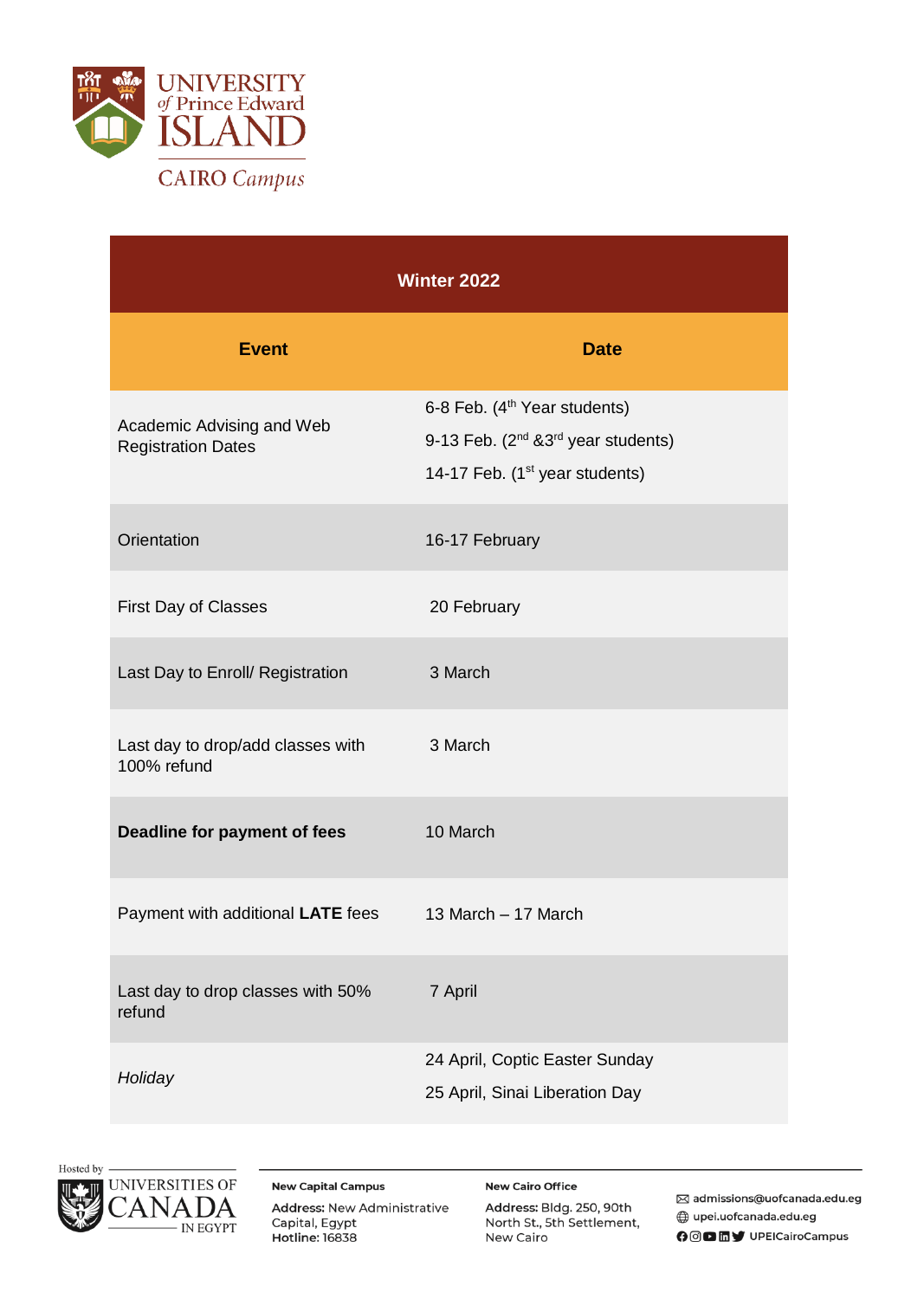

| Holiday **                                      | 1 May, Labor Day **       |
|-------------------------------------------------|---------------------------|
| Holiday **                                      | 2 May, Bridge Day **      |
| Holiday **                                      | 3-5 May, Eid El Fitr 2 ** |
| Last day to drop classes<br>(No refund of fees) | <b>Not Applicable</b>     |
| Last Day of Classes                             | 23 May                    |
| <b>Examination Period</b>                       | 26 May- 7 June            |
| Deadline to submit course grades                | 9 June                    |



**New Capital Campus** 

Address: New Administrative Capital, Egypt **Hotline: 16838** 

**New Cairo Office** 

Address: Bldg. 250, 90th North St., 5th Settlement, New Cairo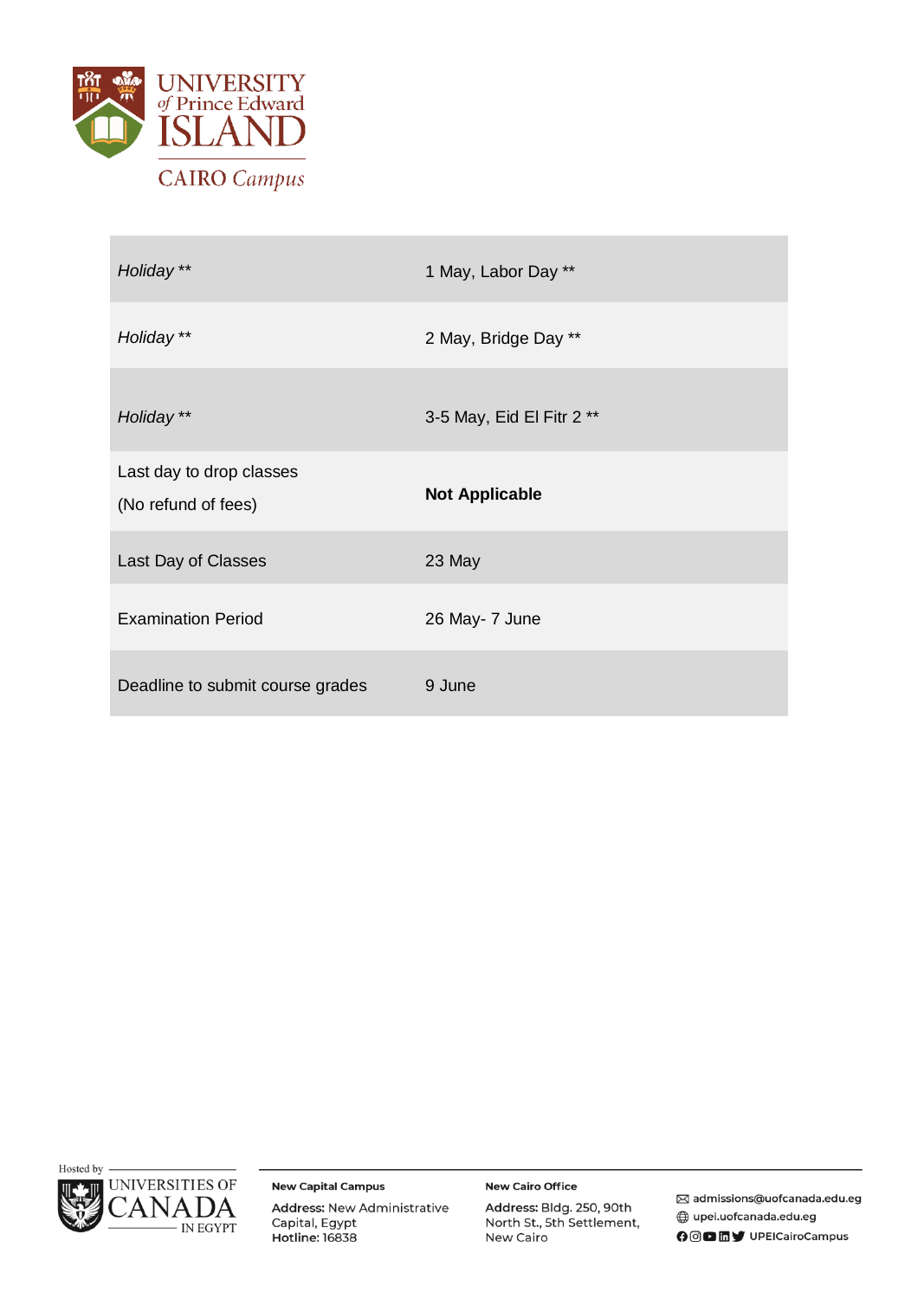

| Summer 2022                                      |                           |  |
|--------------------------------------------------|---------------------------|--|
| <b>Event</b>                                     | <b>Date</b>               |  |
| First Day of Classes                             | 19 June                   |  |
| Last Day to Enroll/ Registration                 | 26 June                   |  |
| Last day to drop/add classes with<br>100% refund | 26 June                   |  |
| Deadline for payment of summer<br>session fees   | 27 June                   |  |
| Holiday                                          | 30 June Revolution Day    |  |
| Holiday                                          | Friday 1 July Canada Day  |  |
| Last day to drop classes with 50%<br>refund      | 4 July                    |  |
| Holiday**                                        | 10-13 July, Eid Al Adha** |  |
| Holiday**                                        | 14 July, Bridge Day **    |  |





**New Capital Campus** Address: New Administrative Capital, Egypt **Hotline: 16838** 

**New Cairo Office** Address: Bldg. 250, 90th North St., 5th Settlement, New Cairo